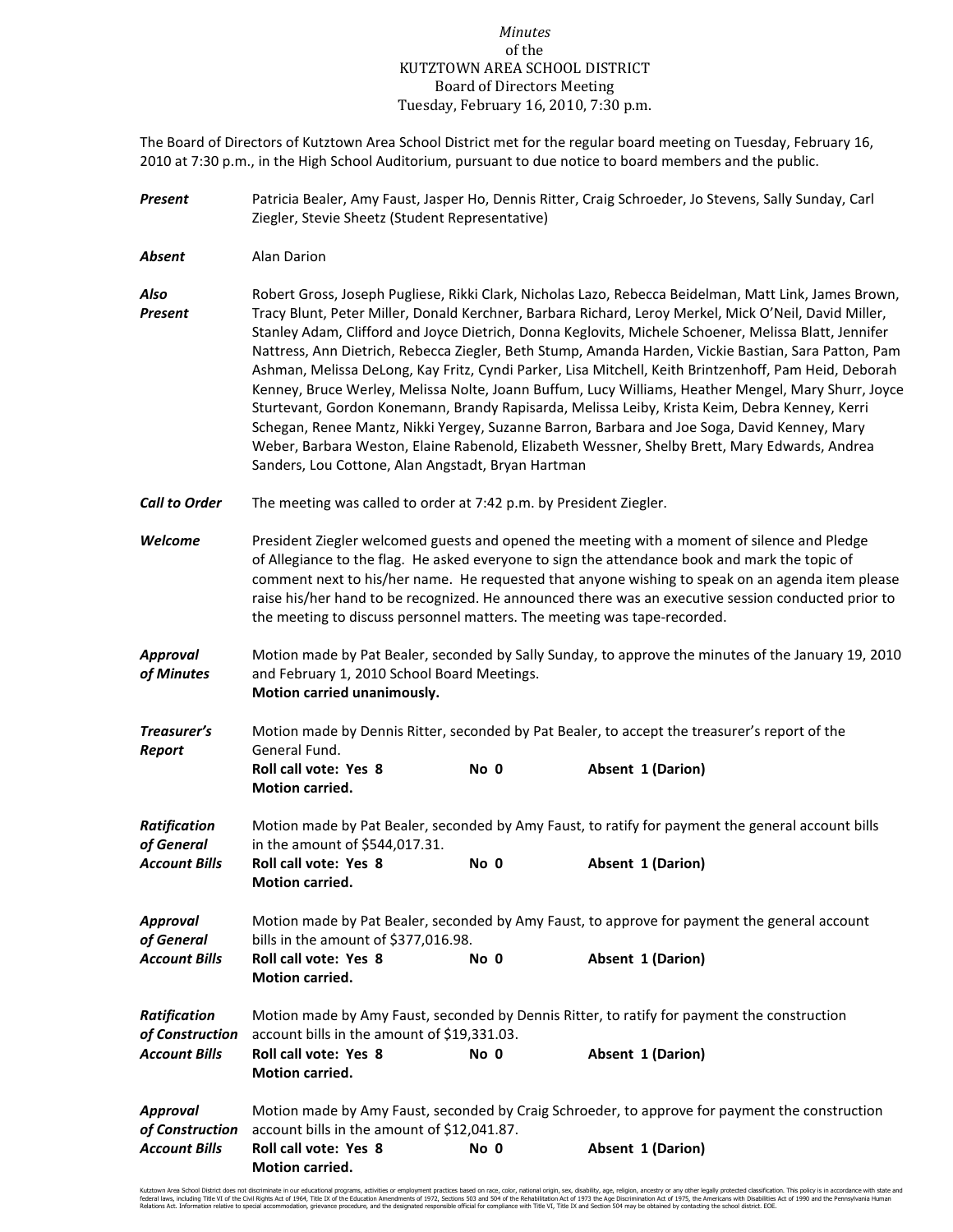| <b>KASD Board of Directors Meeting Minutes</b><br>February 16, 2010<br>Page 2 of 4 |                                                                                                                                                                                                                                                                                                                                                                                                                                                                                                                                                                                                                                                                                                                                                                                                                                                                                                                                                                                 |                                                                                                                                                                                                                                                                                                                                                                                                                                                                                                                                                                                                                                                                                                                                                                                |  |  |  |  |  |
|------------------------------------------------------------------------------------|---------------------------------------------------------------------------------------------------------------------------------------------------------------------------------------------------------------------------------------------------------------------------------------------------------------------------------------------------------------------------------------------------------------------------------------------------------------------------------------------------------------------------------------------------------------------------------------------------------------------------------------------------------------------------------------------------------------------------------------------------------------------------------------------------------------------------------------------------------------------------------------------------------------------------------------------------------------------------------|--------------------------------------------------------------------------------------------------------------------------------------------------------------------------------------------------------------------------------------------------------------------------------------------------------------------------------------------------------------------------------------------------------------------------------------------------------------------------------------------------------------------------------------------------------------------------------------------------------------------------------------------------------------------------------------------------------------------------------------------------------------------------------|--|--|--|--|--|
| <b>FDK</b> and<br>Elem. PLC<br><b>Status Report</b>                                | Mr. Gross introduced the Full Day Kindergarten and Elementary PLC mid-year review presentation and<br>the teachers' strong implementation of the programs.                                                                                                                                                                                                                                                                                                                                                                                                                                                                                                                                                                                                                                                                                                                                                                                                                      |                                                                                                                                                                                                                                                                                                                                                                                                                                                                                                                                                                                                                                                                                                                                                                                |  |  |  |  |  |
|                                                                                    | The Kutztown Area School District Kindergarten PLC (Ms. Harden, Ms. Sturtevant, Ms. Gaffney, Ms. Patton,<br>and Ms. Yergey) presented the implementation of the district's full day kindergarten program. They<br>presented the benefits of the ability to collectively meet as a team, the advantages of full day<br>kindergarten, and an overview of the program.<br>The First Grade PLC (Ms. Austin, Ms. Parker, Ms. Wessner, Ms. Kempes, Ms. Kenney, and Ms. Stump)<br>and the Fifth Grade PLC (Ms. Blatt, Ms. Dewald, Ms. Nattress, Ms. Bastian, Ms. DeLong, Ms. Dietrich, and<br>Ms. Ruth) presented the elementary PLC benefits, such as: increased collaboration across the district,<br>enhanced professional interactions and instructional practices, flexible grouping across classrooms,<br>differentiated instruction, common assessments, and the ability to have learning support students be<br>successful in regular education classrooms due to co-teaching. |                                                                                                                                                                                                                                                                                                                                                                                                                                                                                                                                                                                                                                                                                                                                                                                |  |  |  |  |  |
|                                                                                    |                                                                                                                                                                                                                                                                                                                                                                                                                                                                                                                                                                                                                                                                                                                                                                                                                                                                                                                                                                                 |                                                                                                                                                                                                                                                                                                                                                                                                                                                                                                                                                                                                                                                                                                                                                                                |  |  |  |  |  |
| Supt's<br>Report                                                                   | Mr. Gross recognized David Fahim, Taylor Eben, and Adam Rabenold for being selected to regional<br>chorus. He also recognized David Faust, Elizabeth Miller, and Heather Chajko for being selected as BCTC<br>East "Students of the Quarter". Mr. Gross also mentioned the FFA team took four members to compete<br>in the Berks County FFA Creed and Interview Competition at the Oley Valley High School on January<br>$27^{th}$ .                                                                                                                                                                                                                                                                                                                                                                                                                                                                                                                                            |                                                                                                                                                                                                                                                                                                                                                                                                                                                                                                                                                                                                                                                                                                                                                                                |  |  |  |  |  |
| Committee<br><b>Reports</b>                                                        | EIT<br>Jo Stevens                                                                                                                                                                                                                                                                                                                                                                                                                                                                                                                                                                                                                                                                                                                                                                                                                                                                                                                                                               | Mrs. Stevens reported the committee re-elected the current officers, and where able to<br>bring in revenues a little over their budget of \$83 million. Ms. Stevens also noted there is a<br>presentation on the current PSERS status on the PSBA website.                                                                                                                                                                                                                                                                                                                                                                                                                                                                                                                     |  |  |  |  |  |
|                                                                                    | <b>BCTC</b>                                                                                                                                                                                                                                                                                                                                                                                                                                                                                                                                                                                                                                                                                                                                                                                                                                                                                                                                                                     | Pastor Ritter reported the committee discussed the center's billing problem and accepted<br>Pastor Ritter the retirement of the current business manager.                                                                                                                                                                                                                                                                                                                                                                                                                                                                                                                                                                                                                      |  |  |  |  |  |
|                                                                                    | <b>ECC</b><br>Jo Stevens                                                                                                                                                                                                                                                                                                                                                                                                                                                                                                                                                                                                                                                                                                                                                                                                                                                                                                                                                        | Mrs. Stevens reported the committee reviewed and discussed the spring coaches and<br>salaries and the need for a boys volleyball coach.                                                                                                                                                                                                                                                                                                                                                                                                                                                                                                                                                                                                                                        |  |  |  |  |  |
|                                                                                    | <b>BCIU</b><br>Carl Ziegler                                                                                                                                                                                                                                                                                                                                                                                                                                                                                                                                                                                                                                                                                                                                                                                                                                                                                                                                                     | Mr. Ziegler reported the committee is presenting a services budget for the 2010-2011<br>school year with a zero percent (0%) increase for its supporting districts.                                                                                                                                                                                                                                                                                                                                                                                                                                                                                                                                                                                                            |  |  |  |  |  |
|                                                                                    | <b>PSBA</b>                                                                                                                                                                                                                                                                                                                                                                                                                                                                                                                                                                                                                                                                                                                                                                                                                                                                                                                                                                     | Mrs. Bealer reported the governor is looking to increase sales tax to help school budgets.                                                                                                                                                                                                                                                                                                                                                                                                                                                                                                                                                                                                                                                                                     |  |  |  |  |  |
| <b>Personnel</b>                                                                   | 1.<br>2.<br>3.                                                                                                                                                                                                                                                                                                                                                                                                                                                                                                                                                                                                                                                                                                                                                                                                                                                                                                                                                                  | Motion made by Amy Faust, seconded by Pat Bealer, to approve the following personnel items:<br>The acceptance of the resignation, with regret, of Jeffrey A. Collier, middle school science teacher,<br>due to retirement, effective the last day of the 2009-2010 school year.<br>The acceptance of the resignation, with regret, of Terry L. Lindenmuth, high school mathematics<br>teacher and technology coach, due to retirement, effective June 30, 2010.<br>The approval of the following substitute teacher for the 2009-2010 school year, effective January<br>20, 2010, at the approved substitute teacher rate of \$100 per day for days 1-20, and \$110 per day<br>for days 21 and thereafter:<br>Susan Bristel (Elementary and Reading Specialist Certifications) |  |  |  |  |  |
|                                                                                    | 4. The approval of the attached list of spring coaches and salaries for the 2009-2010 school year.                                                                                                                                                                                                                                                                                                                                                                                                                                                                                                                                                                                                                                                                                                                                                                                                                                                                              |                                                                                                                                                                                                                                                                                                                                                                                                                                                                                                                                                                                                                                                                                                                                                                                |  |  |  |  |  |
|                                                                                    | Motion made by Dennis Ritter, seconded by Amy Faust, to amend the personnel motion to add the<br>position of Varsity Girls Soccer assistant coach on the attached list of spring coaches and salaries and<br>amend Alan Angstadt's coaching salary as per the attached list of spring coaches and salaries.<br>Roll call vote: Yes 8<br>No 0<br><b>Absent 1 (Darion)</b><br>Motion carried.<br>Motion made by Amy Faust, seconded by Pat Bealer, to approve the following personnel items:<br>The acceptance of the resignation, with regret, of Jeffrey A. Collier, middle school science teacher,<br>1.<br>due to retirement, effective the last day of the 2009-2010 school year.<br>The acceptance of the resignation, with regret, of Terry L. Lindenmuth, high school mathematics<br>2.                                                                                                                                                                                   |                                                                                                                                                                                                                                                                                                                                                                                                                                                                                                                                                                                                                                                                                                                                                                                |  |  |  |  |  |
|                                                                                    |                                                                                                                                                                                                                                                                                                                                                                                                                                                                                                                                                                                                                                                                                                                                                                                                                                                                                                                                                                                 |                                                                                                                                                                                                                                                                                                                                                                                                                                                                                                                                                                                                                                                                                                                                                                                |  |  |  |  |  |

teacher and technology coach, due to retirement, effective June 30, 2010.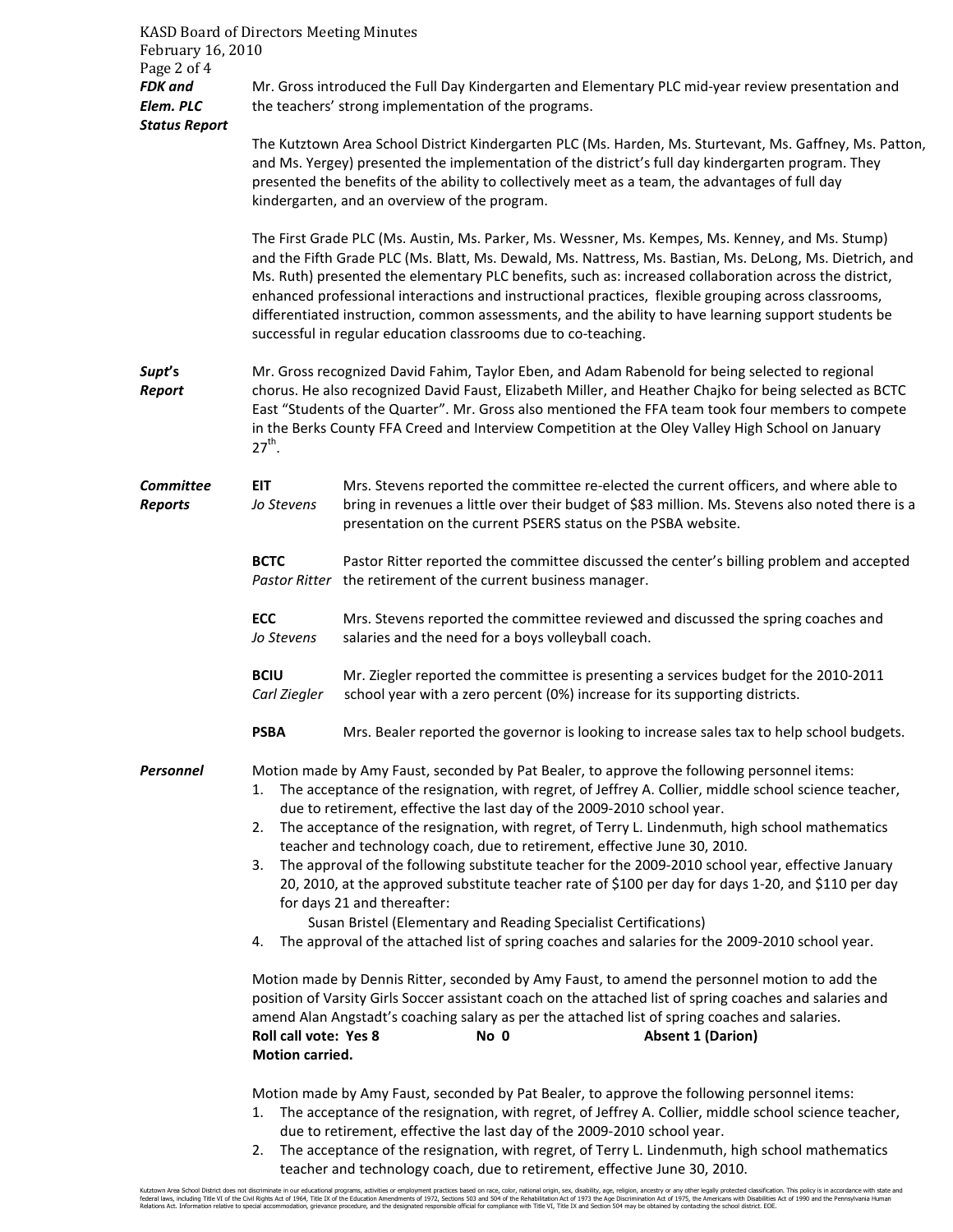KASD Board of Directors Meeting Minutes February 16, 2010 Page 3 of 4

> 3. The approval of the following substitute teacher for the 2009-2010 school year, effective January 20, 2010, at the approved substitute teacher rate of \$100 per day for days 1-20, and \$110 per day for days 21 and thereafter:

Susan Bristel (Elementary and Reading Specialist Certifications)

4. The approval of the attached, amended list of spring coaches and salaries for the 2009-2010 school year.

*All Personnel were Approved Pending the District's Receipt of All Mandated Credentials*  **Roll call vote: Yes 8 No 0 Absent 1 (Darion) Motion carried.** 

*Preliminary* Motion made by Amy Faust, seconded by Jo Stevens, to approve the 2010-2011 Preliminary Budget *'10-'11 Budget* for the Kutztown Area School District with total expenditures of \$29,091,138 and total revenues of \$28,303,645. The shortfall of \$787,493 is to be provided from the district's General Fund balance. **Roll call vote: Yes 3 (Ritter, Stevens, Ziegler) No 5 Absent 1 (Darion) Motion not carried.** 

> Motion made by Sally Sunday, seconded by Pat Bealer, to eliminate the expenditure designation of \$577,601 and to approve the 2010-2011 Preliminary Budget for the Kutztown Area School District with total expenditures of \$28,513,537 and total revenues of \$28,303,645. The shortfall of \$209,892 is to be provided from the district's General Fund balance.

**Roll call vote: Yes 3 (Schroeder, Sunday, Ziegler) No 5 Absent 1 (Darion) Motion not carried.** 

Motion made by Pat Bealer, seconded by Dennis Ritter, to eliminate the budget reserve of \$125,000 and to approve the 2010-2011 Preliminary Budget for the Kutztown Area School District with total expenditures of \$28,966,138 and total revenues of \$28,303,645. The shortfall of \$662,493 is to be provided from the district's General Fund balance. **Roll call vote: Yes 6 No 2 (Faust, Ho) Absent 1 (Darion)** 

 **Motion carried.** 

## *Board took a break at 10:31 p.m. and reconvened at 10:47 p.m.*

| <b>Berks County</b><br>Health Trust | Motion made by Pat Bealer, seconded by Sally Sunday, to appoint Joseph P. Pugliese as the Kutztown<br>Area School District Trustee for the Berks County School Districts Health Trust.                                                                                                                                                                                   |      |                                                                                                                                                                                                                                                                                                                                    |  |  |  |
|-------------------------------------|--------------------------------------------------------------------------------------------------------------------------------------------------------------------------------------------------------------------------------------------------------------------------------------------------------------------------------------------------------------------------|------|------------------------------------------------------------------------------------------------------------------------------------------------------------------------------------------------------------------------------------------------------------------------------------------------------------------------------------|--|--|--|
|                                     | <b>Roll call vote: Yes 8</b><br><b>Motion carried.</b>                                                                                                                                                                                                                                                                                                                   | No 0 | <b>Absent 1 (Darion)</b>                                                                                                                                                                                                                                                                                                           |  |  |  |
| <b>BCIU Services</b><br>Budget      | Motion made by Dennis Ritter, seconded by Amy Faust, to approve the 2010-2011 Berks County<br>Intermediate Unit Mandated School District Services Budget in the total amount of \$1,817,639, with the<br>share for Kutztown Area School District to be \$24,180.48, which represents a zero-percent (0%)<br>increase for Kutztown's portion of last year's actual costs. |      |                                                                                                                                                                                                                                                                                                                                    |  |  |  |
|                                     | <b>Roll call vote: Yes 8</b><br><b>Motion carried.</b>                                                                                                                                                                                                                                                                                                                   | No 0 | <b>Absent 1 (Darion)</b>                                                                                                                                                                                                                                                                                                           |  |  |  |
| KASMA Trip                          |                                                                                                                                                                                                                                                                                                                                                                          |      | Motion made by Pat Bealer, seconded by Amy Faust, to approve the 2010-2011 KASMA Disney Trip<br>$\mathcal{L}$ a the constant in the contract of the contract of the contract of the contract of the contract of the contract of the contract of the contract of the contract of the contract of the contract of the contract of th |  |  |  |

from April 14-19, 2011, at a student cost of \$1,100. Students attending will be absent from school on April 15, 18, and 19, 2011. **Roll call vote: Yes 8 No 0 Absent 1 (Darion) Motion carried.** 

*Public Comment* Brandy Rapisarda expressed her concern on the large sizes of the kindergarten classes and requested clarification on what items the members of the Board where looking to cut in the budget prior to approval.

> Jim Shrawder expressed his concern with the implementation of the maximum tax rate despite the district's declining enrollment.